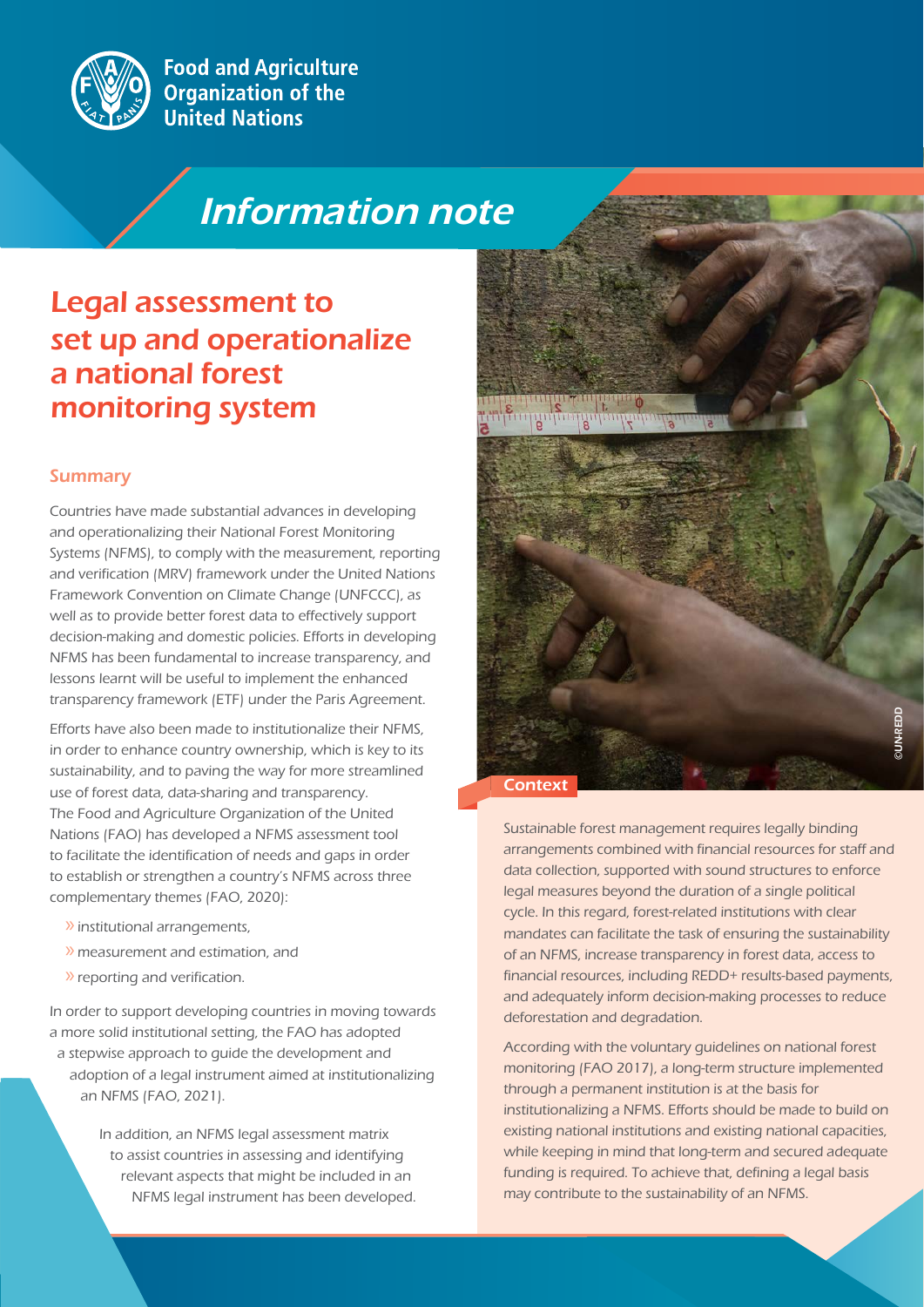

#### Why legal and institutional arrangements are needed?

The institutionalisation of an NFMS contributes to increased country ownership, which is key to sustainability, and to paving the way for more streamlined and long-term use of information generated in the forest sector.

A robust and institutionalized NFMS can then help to ensure that:

- » National monitoring of forests is considered a fundamental government responsibility, and therefore instills ownership.
- » Transparent and reliable data and information are consistently collected, managed, made permanently available and analyzed over time.
- » Data is stored in a secured physical and digital archival system to be permanently available by users
- » National professional staff are retained, which is a precondition for further development and improvement of the system.
- » The government knows to whom to refer when analysis and specific forest-related information are needed.
- » Information flows between competent entities are clearer and are based on data-sharing and reporting protocols.
- » The expertise and experience developed are stored to create the necessary "institutional memory".
- » A clear governance structure is adopted, defining the roles of the different entities involved in the NFMS and related information systems.

#### What does the legal assessment matrix consist of?

The NFMS legal assessment matrix might facilitate the identification of legal provisions and gaps related to access to forestry information, by assessing legislation indicating the type of information, sources, modalities and receptors/ users of forest data produced by national institutions.

These tasks can be undertaken by the legal teams of the forestry institution, in collaboration with FAO if no resources are available to recruit a legal consultant. It doesn't replace an in-depth legal analysis on the subject matter.

In 2020, the matrix shown below has first been developed to assist the National Forest Conservation Institute (ICF: Instituto Nacional de Conservación y Desarrollo Forestal) of Honduras in carrying out a legal gap analysis and developing a data sharing protocol.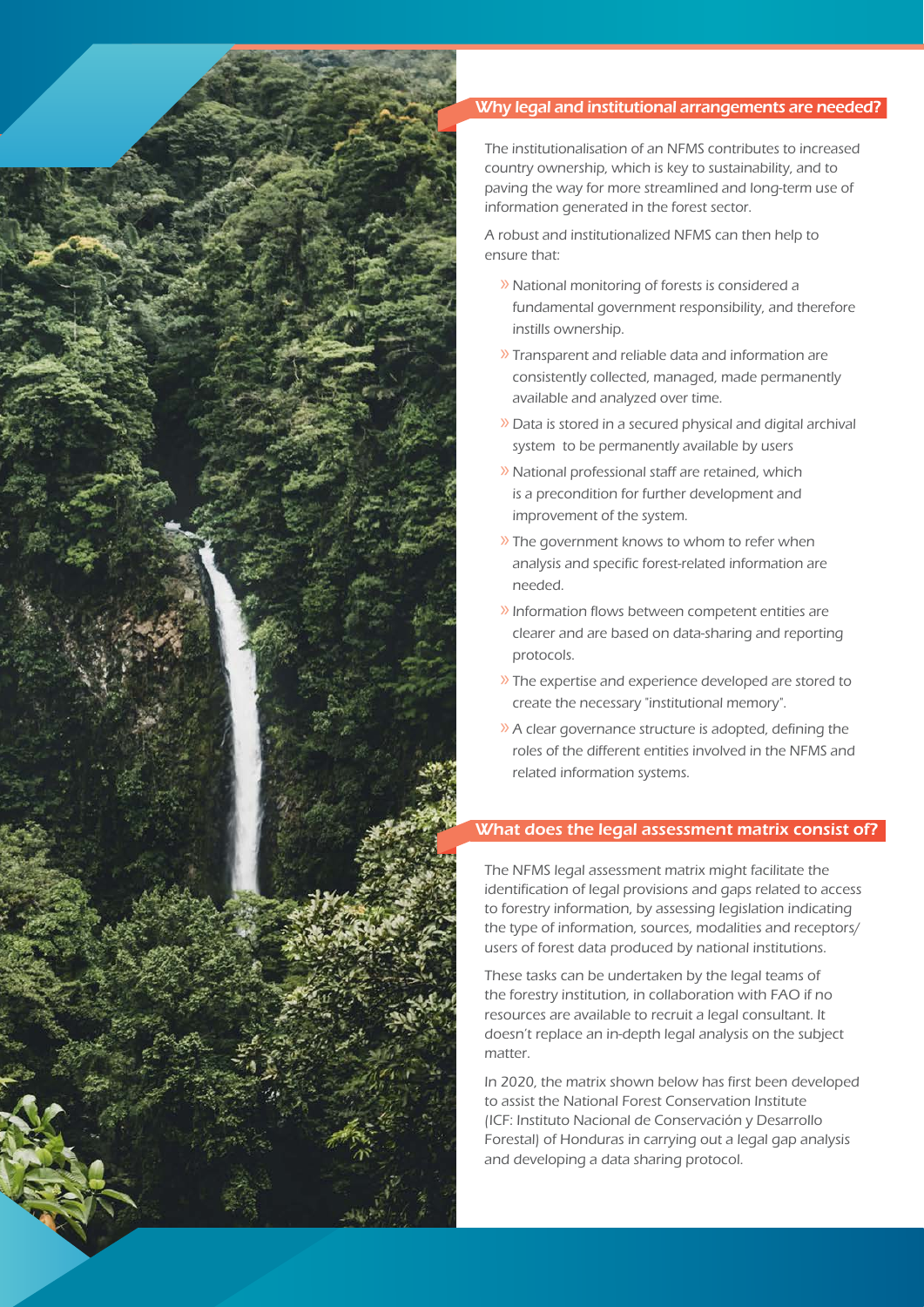#### How can a country benefit?

FAO is aiming to strengthen national capacities on forest monitoring through the consolidation of NFMS legal and institutional arrangements at national level, based on a clear division of roles and responsibilities between institutions related to monitoring of forests and land use.

The in-depth legal analysis (Table 1) and the NFMS assessment matrix tool (Table 2) supports the development of an NFMS legal instrument.

Both help to understand what decisions need to be taken at institutional level to operationalize an NFMS, such as defining the roles and functions of the different entities involved in forest data collection, clarify data-sharing conditions, or establishing legal arrangements required to strengthen institutional coordination.

#### What are the steps to adopt an NFMS legal instrument?

The stepwise approach is based on:

- » systematic gap analysis of the legal framework,
- » development of detailed recommendations for the government, highlighting weaknesses and constraints, and
- » a contribution to the drafting of new laws and regulations.

The table below summarizes a stepwise approach for developing an in-depth legal analysis and drafting an NFMS legal instrument that will support regulating the NFMS (FAO, 2021):

| Legal review                                                                                                                                                                                                                                           | Gap assessment                                                                                                                                                                           | Law-making                                                                                                                                                |
|--------------------------------------------------------------------------------------------------------------------------------------------------------------------------------------------------------------------------------------------------------|------------------------------------------------------------------------------------------------------------------------------------------------------------------------------------------|-----------------------------------------------------------------------------------------------------------------------------------------------------------|
| 1. Legal analysis of the forest<br>and related legal frameworks,<br>focusing on NFMS aspects,<br>including international<br>reporting commitments, and<br>existing normative regarding<br>the use of forest data Current<br>forest > 20 % canopy cover | 3. Define the articles to be<br>contained in a decree.<br>agreement or law, which are<br>needed to bridge the gaps and<br>recommend legal reforms.                                       | 5. Based on the findings of the<br>validated legal report, draft the<br>NFMS legal instrument.                                                            |
| 2. Interview key stakeholders<br>of the different institutions<br>involved in NFMS activities, to<br>have a better understanding<br>of the related challenges and<br>gaps which will be reflected in<br>the final legal report.                        | 4. Identify the most appropriate<br>legal instrument to introduce<br>norms and procedures for<br>the operation of their NFMS<br>aspects, in coorrdination with<br>relevant institutions. | 6. Share the draft legal<br>instrument or the proposal<br>of legal reform with relevant<br>stakeholders to integrate their<br>views in the final version. |
|                                                                                                                                                                                                                                                        |                                                                                                                                                                                          | 7. Channel the final draft<br>NFMS legal instrument<br>through the appropriate<br>national entity for adoption                                            |

©Unsplash/Isabella Juskova